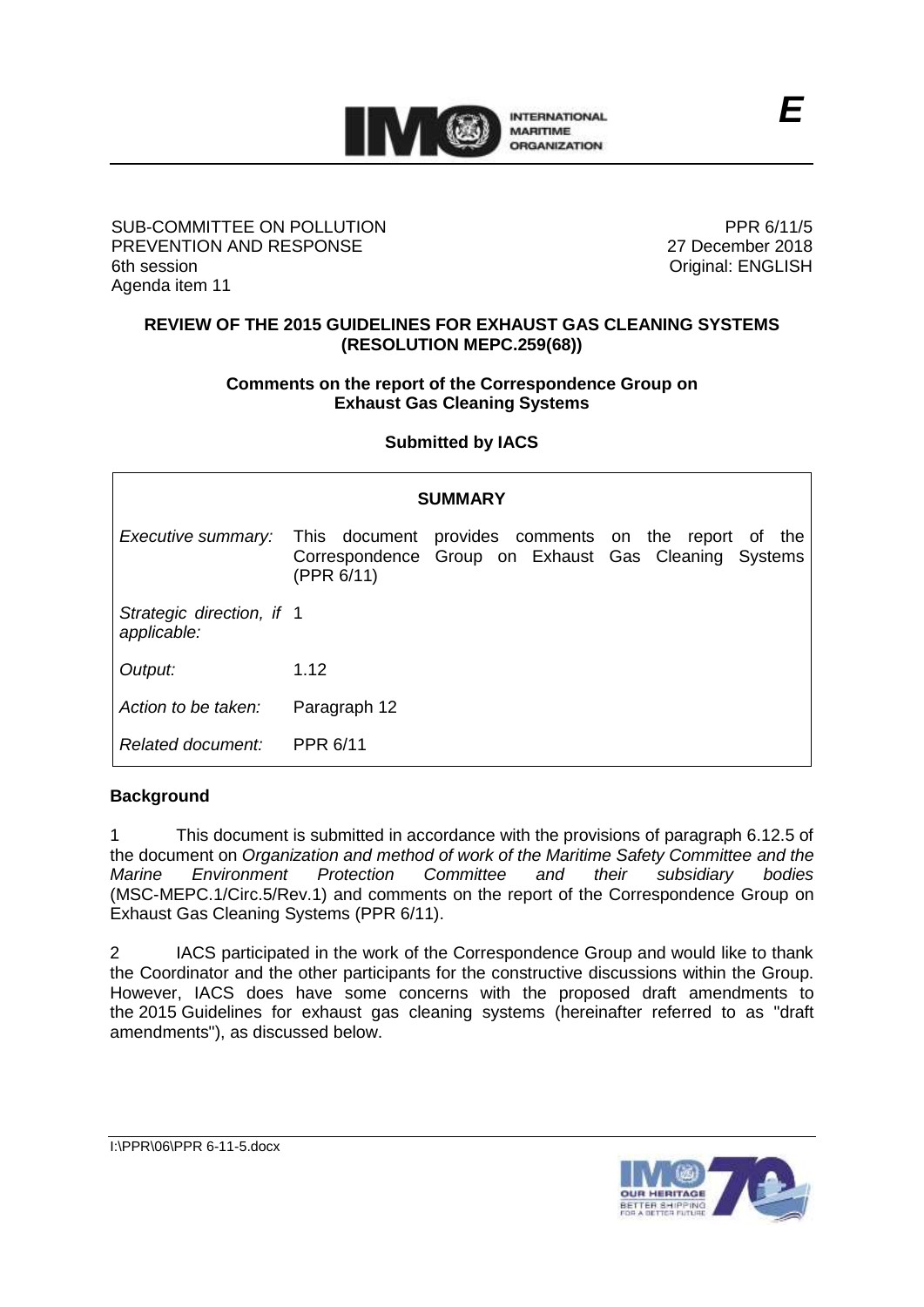#### **Discussion**

3 IACS understands that when approving exhaust gas monitoring systems and discharge water monitoring systems, in general, confirmation of compliance with the EGCS Guidelines should be carried out. However, in order to ensure the reliability of the monitoring system in a realistic condition expected on board a ship, IACS considers it necessary to conduct environmental testing as part of the approval of the systems, as stated in the *2016 Guidelines for approval of ballast water management systems (G8)* (resolution MEPC.279(70)) and the *Revised Guidelines and Specifications for Pollution Prevention Equipment for Machinery Space Bilges of Ships* (resolution MEPC.107(49)). Therefore, IACS believes it necessary to refer to the provisions for environmental testing in the EGCS Guidelines. This can be achieved by making reference to IACS UR E10, that is also referred to in resolution MEPC.279(70). Consequently, it is proposed that in the draft amendments a new paragraph 5.2.2 is added and paragraph 10.2*bis*.2 is modified as follows (additions/deletions):

"5.2.2 Monitoring system should pass the environmental testing in accordance with IACS UR E10 as amended, Test Specification for Type Approval."

"10.2*bis*.2 The discharge water monitoring system should be approved by the Administration. The monitoring and recording equipment should pass the environmental testing in accordance with IACS UR E10 as amended, Test Specification for Type Approval."

4 Regarding paragraph 4.1.1 of the draft amendments, IACS is of the view that the environmental testing provisions may be applied to an EGCS that is approved by Scheme A because some systems approved by Scheme A also have a monitoring device depending on the manufacturer's design. In this regard IACS believe it is necessary to modify paragraph 4.1.1.3 of the draft amendments as follows (additions/deletions):

".3 production range approval. If a continuous exhaust gas monitoring system is fitted, the monitoring equipment should pass the environmental testing taking into account the test standards acceptable to the Administration or the test standards laid down and maintained by the recognized organization.\*

Refer to IACS Unified Requirement E10 as amended, Test Specification for Type Approval."

5 During the discussion in the Correspondence Group on paragraph 4.4.8 of the draft amendments, IACS advised that it is not clear as to whether the provisions for the exhaust gas monitoring system specified in section 6 (for Emission Testing) are to be applied to the exhaust gas monitoring system regarding daily spot checks. As it is very important to make clear what provisions are to be applied to the monitoring system for daily spot checks, IACS suggests a sentence is added at the end of paragraph 4.4.8 to the draft amendments as follows (additions/deletions).

"4.4.8 Under Scheme A, if a continuous exhaust gas monitoring system is not fitted, a daily spot check of the Emission Ratio for a duration of not less than 5 minutes at a minimum recording frequency of 0.1 Hz at normal working condition for each outlet to the atmosphere should be undertaken to verify compliance in conjunction with the continuous monitoring of the parameters stipulated in 4.4.7. The exhaust gas readings should be allowed to stabilize before commencing recording. Readings from the calibration procedure should be automatically recorded or noted in a calibration protocol. Emission values, which are used to determine the Emission Ratio, obtained after stabilization should be recorded. If a continuous exhaust gas monitoring system

 $\overline{\phantom{a}}$  , where  $\overline{\phantom{a}}$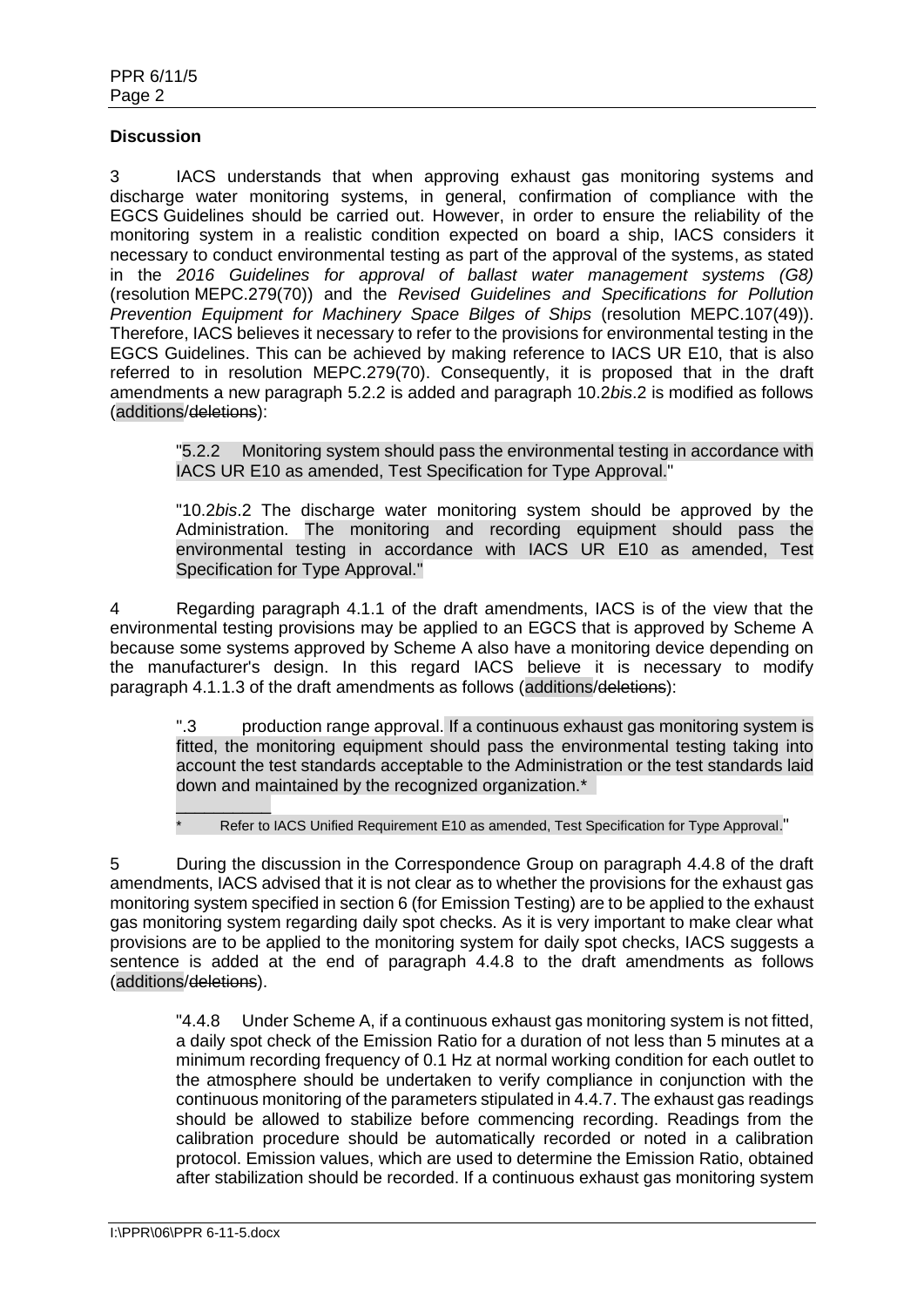is fitted, only daily spot checks of the parameters listed in paragraph 4.4.7 would be needed to verify proper operation of the EGC unit. The exhaust gas monitoring system for the daily spot check should meet the requirements of chapter 6."

6 In cases where exhaust gases leak from the damper of a bypass line, the exhaust gases leaking to the bypass lines are released to the atmosphere without monitoring by the exhaust gas monitoring system. Therefore, IACS would propose to add a new paragraph 3.2 to the draft amendments as follows (additions/deletions):

"3.2 In cases where bypass lines are arranged on board, appropriate measures, such as an air seal, should be taken to prevent leakage of exhaust gases from the damper to bypass lines."

7 IACS considers that currently it is not clear what kind of function should be provided to the data recording and processing device. Therefore, IACS proposes the following changes to paragraph 7.2 of the draft amendments in order to provide the necessary clarity (additions/deletions):

"7.2 The recording and processing device should whenever the EGCS is in operation, the data described in 4.4.7, 5.4.2 and 10.3, as applicable, including overboard discharges from any associated tanks within the system, against UTC and ship's position as given by a Global Navigational Satellite System (GNSS) and whether the ship was inside or outside an Emission Control Area as given by regulation 14.3 at that time. The device should also be capable of:

- .1 (Scheme B only) being automatically set, or pre-set, with the Emission Ratio limit value as appropriate to the sea area, in relation to regulation 14.3, where the ship is operating, and recording this value;
- .2 being automatically set, or pre-set, with the applicable overboard pH limit value, and recording this value;
- .3 being automatically set with the applicable PAH limit value, and recording this value
- .4 (Omitted)
- .5 being pre-set with the applicable turbidity limit value, and recording this value; and
- .6 (Omitted)."

8 IACS considers that clarification should be provided on making non-compliant reports clearly identifiable so that compliance can be easily verified. Therefore, IACS would propose to add the following sentence at the end of paragraph 7.5 of the draft amendments (additions/deletions):

"7.5 The device should be capable of downloading a copy of the recorded data and reports in a readily useable format. Such copy of the data and reports should be available to the Administration or port State control as requested. These reports should make non-compliant events clearly identifiable so that compliance can be easily verified."

.